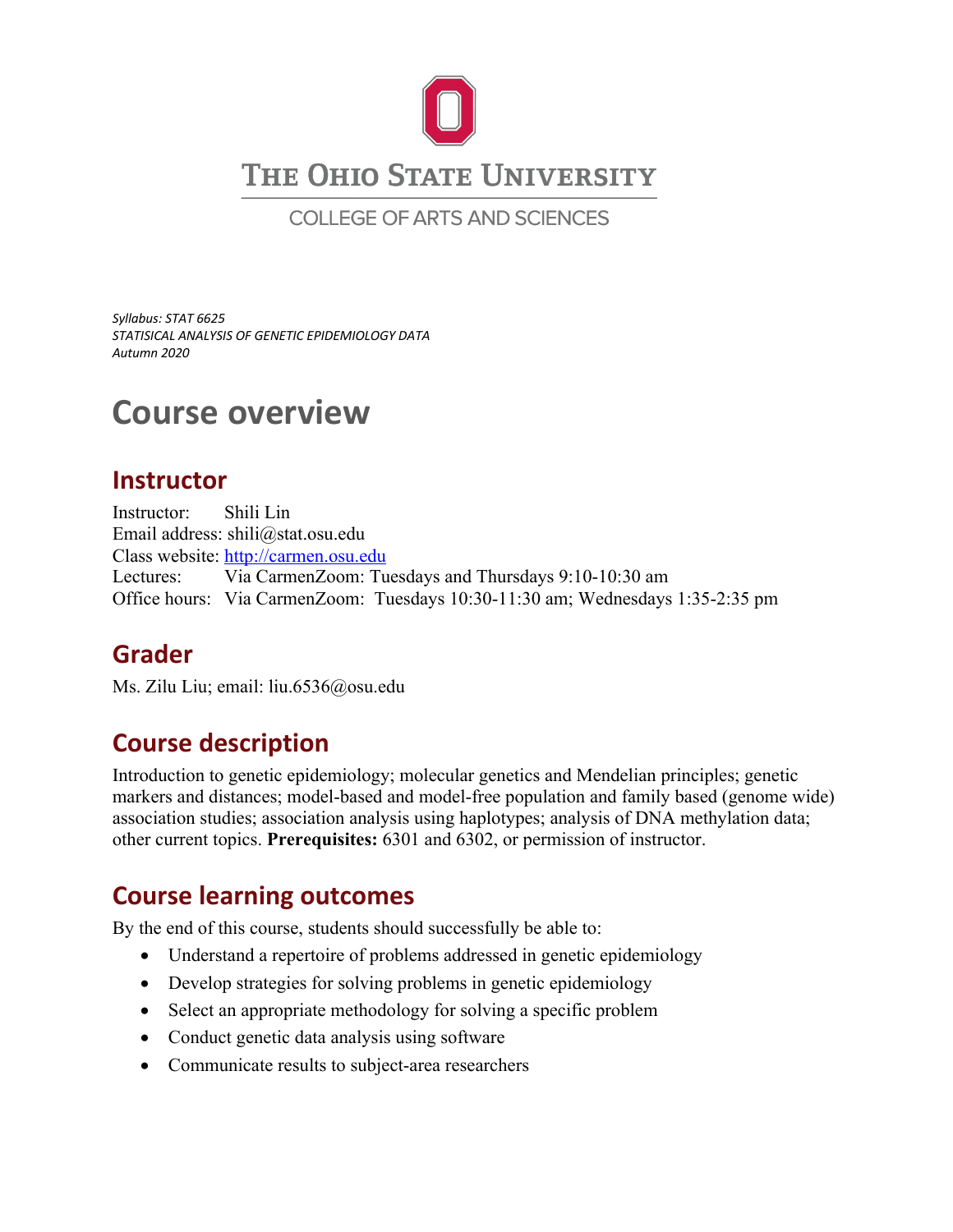# **Course materials**

#### **Required**

Zigler A and Konig IR (2010) A statistical approach to genetic epidemiology: concepts and applications. 2nd Edition. John Wiley & Sons (electronic, on Carmen)

Links to research papers through OSU library will also be posted on Carmen throughout the semester.

# **Course technology**

For help with your password, university e-mail, Carmen, or any other technology issues, questions, or requests, contact the OSU IT Service Desk. Standard support hours are available at https://ocio.osu.edu/help/hours, and support for urgent issues is available 24x7.

- Self-Service and Chat support: http://ocio.osu.edu/selfservice
- **Phone:** 614-688-HELP (4357)
- **Email:** 8help@osu.edu
- **TDD:** 614-688-8743

**Baseline technical skills necessary for online courses**

- Basic computer and web-browsing skills
- Navigating Carmen

#### **Technology skills necessary for this specific course**

• CarmenZoom

#### **Necessary equipment**

- Computer: current Mac (OS X) or PC (Windows 10+) with high-speed internet connection
- Webcam: built-in or external webcam, fully installed
- Microphone: built-in laptop or tablet mic or external microphone

#### **Necessary software**

- This class requires you to use the free statistical software package R (The R Project for Statistical Computing; http://www.r-project.org/).
	- o You can download R for Windows, Mac, and Linux, from the CRAN archive at https://cran.r-project.org.
	- o An in-depth introduction to R is available at http://cran.rproject.org/doc/manuals/R-intro.pdf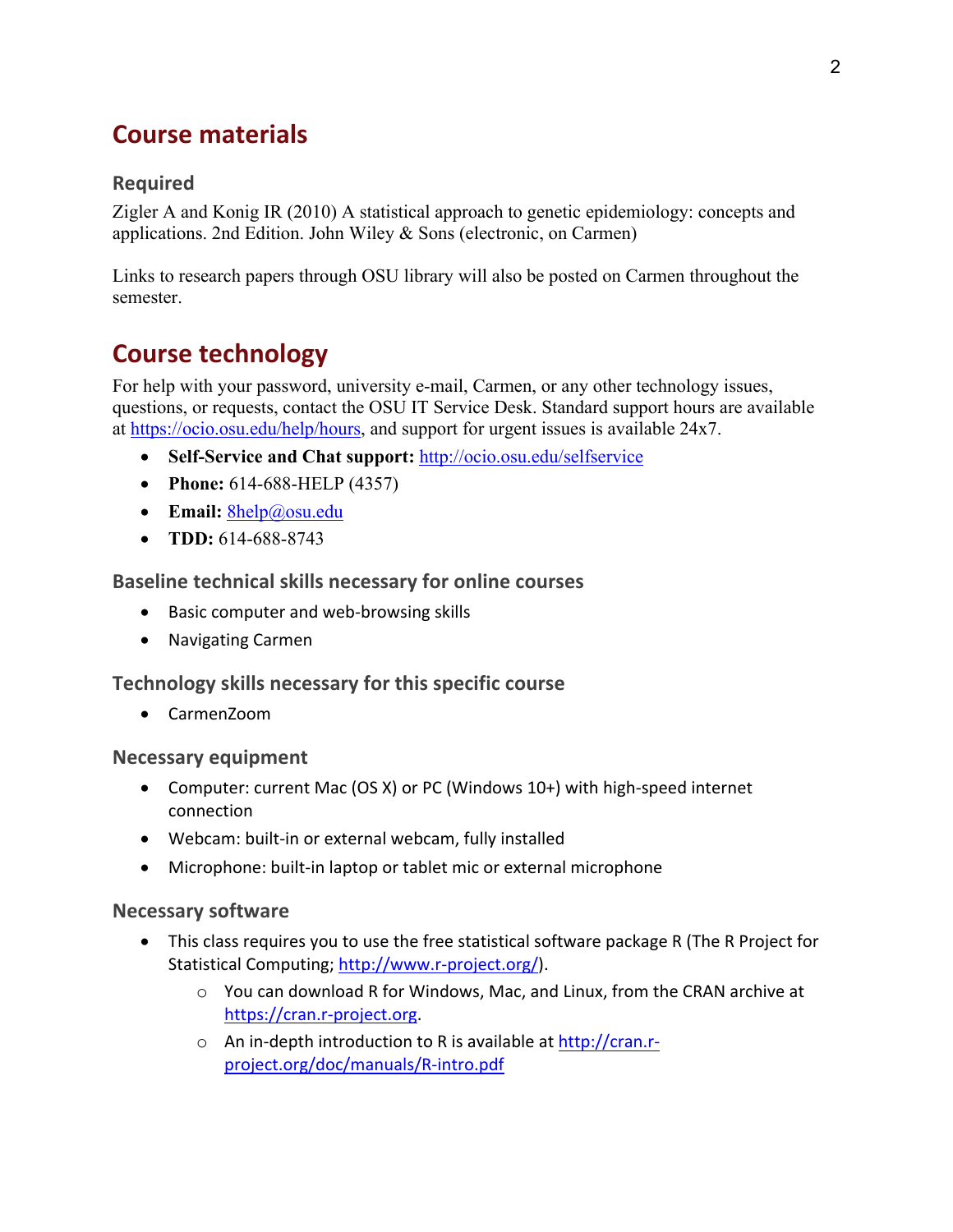- $\circ$  Hands-on tutorials are available in the Swirl system, which you can learn about at http://swirlstats.com/. In particular, "R Programming: The basics of programming in R" is an appropriate first tutorial for students who have never used R.
- An easier to use interface to R is available in the free software package RStudio. This package is available for Windows, Mac, and Linux and can be downloaded from http://rstudio.org. **Note that RStudio requires R to be installed.**
- Software packages for analyzing genetic data will be introduced in class and in handouts posted on Carmen.

# **Course delivery**

We will meet at our regularly scheduled class time throughout the semester for most of the lectures through CarmenZoom. Recorded lectures will be posted soon after on class website. For certain topics, however, lectures may be pre-recorded and posted for asynchronous learning – learn at your own speed and at a time of your choosing – such as introductions to genetic software packages.

#### **Detailed instructions for asynchronous learning will be posted prior to the commencing of such activities.**

The instructor will hold weekly office hours – times as given above – via CarmenZoom.

# **Grading and faculty response**

# **Homework, Projects, and Exams**

| Assignment or category | Percentage |
|------------------------|------------|
| Homework               | 20         |
| Data analysis projects | 15         |
| Exams                  | 35         |
| Final Project          | 30         |
| Total                  | 100        |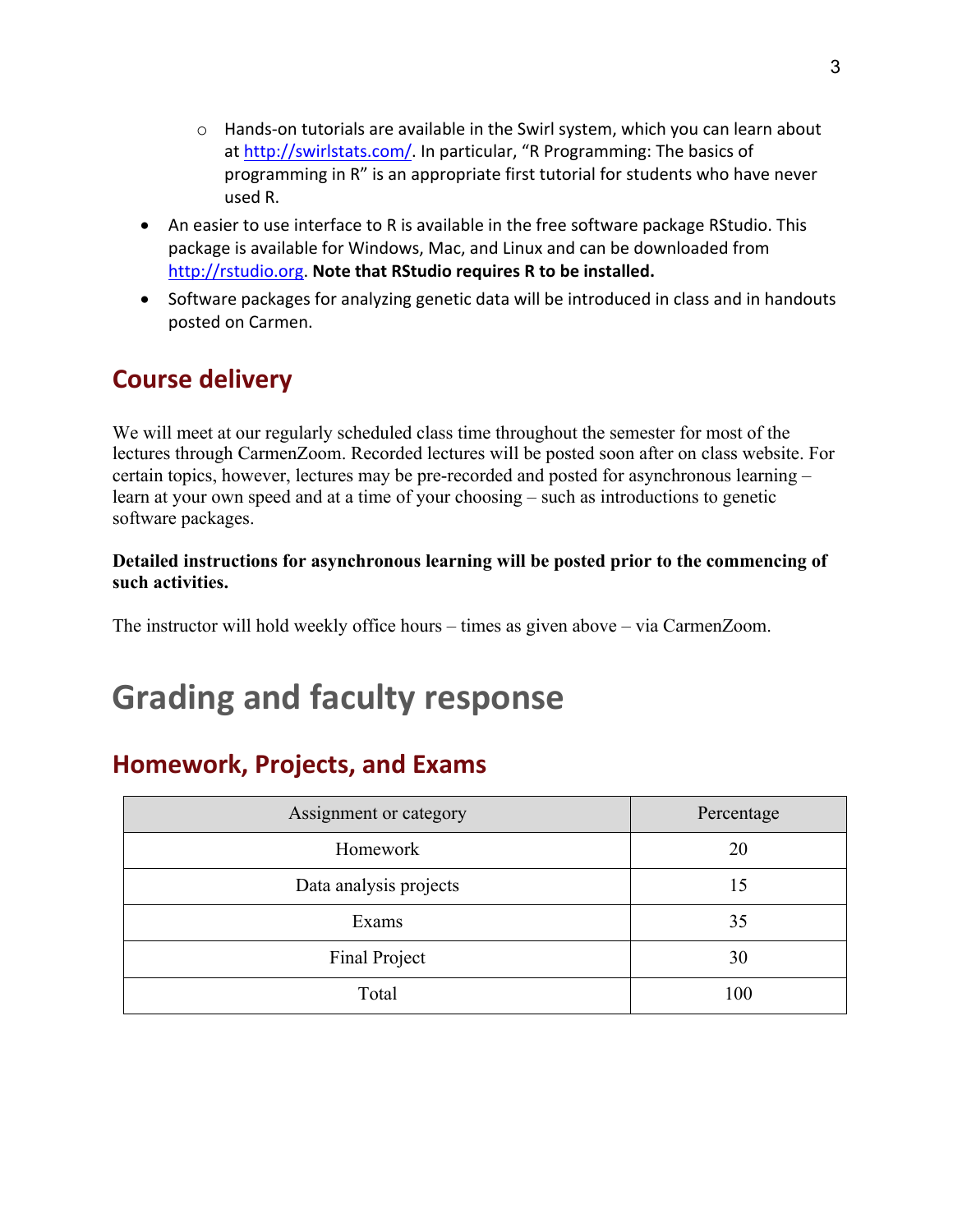**Homework.** There are six homework assignments throughout the semester. You may discuss with other students, but DO NOT simply copy any part of someone else's work or solutions from any other sources. Violations will be treated as academic misconducts. I would encourage you to talk to me if you have questions after serious attempts have been made to work on an assignment.

**Data analysis projects.** There are three data analysis projects that will be assigned throughout the semester. Completion of these projects require the use of genetic software that are used and discussed in class. As in completing your homework assignment, you may discuss with other students but you need to complete the work on your own. I would encourage you to talk to me if you have questions after serious attempts have been made to work on the projects.

**Exams.** There are two one-hour long exams, with the tentative dates given below; any date changes will be communicated well in advance. The exams will be closed book, but formulas deemed necessary will be provided on the exam – each exam will be proctored through webcam.

| Exam 1 | Thursday, October 1   | $9:30-10:30$ am |
|--------|-----------------------|-----------------|
| Exam 2 | Thursday, November 12 | $9:30-10:30$ am |

**Final project.** Teams of 2-3 students will be formed to work on a Final Project together – details will be discussed after the first exam. The team will present their results in the last week of classes, and each student is expected to write an individual (not team) report summarizing their findings.

**Logistics and policies.** Homework and projects will be submitted through the class website. Typically, no late homework/projects will be accepted, and no make-up exams will be given. However, if you are unable to complete an assignment on time or have an emergency that prevents you from taking the exam on the date specified, please get in touch with me as soon as possible so that we can work out a solution. For the exams, you need to work independently without any forms of assistance (from the internet, notes, or other people) or communication with anyone except the proctor. A basic calculator is permitted; however, using a cell phone, tablet, laptop or any other communication device for this purpose is not permitted.

## **Faculty feedback and response time**

The following sections delineate my intended availability throughout the course.

#### **Grading and feedback**

Sample solutions to homework assignments will be posted soon after all the papers are submitted. You can generally expect feedback within **7 days**, but there may be exceptions (e.g. grader has his/her own exam in a particular week).

#### **E-mail**

I will reply to e-mails within **24 hours on week days**.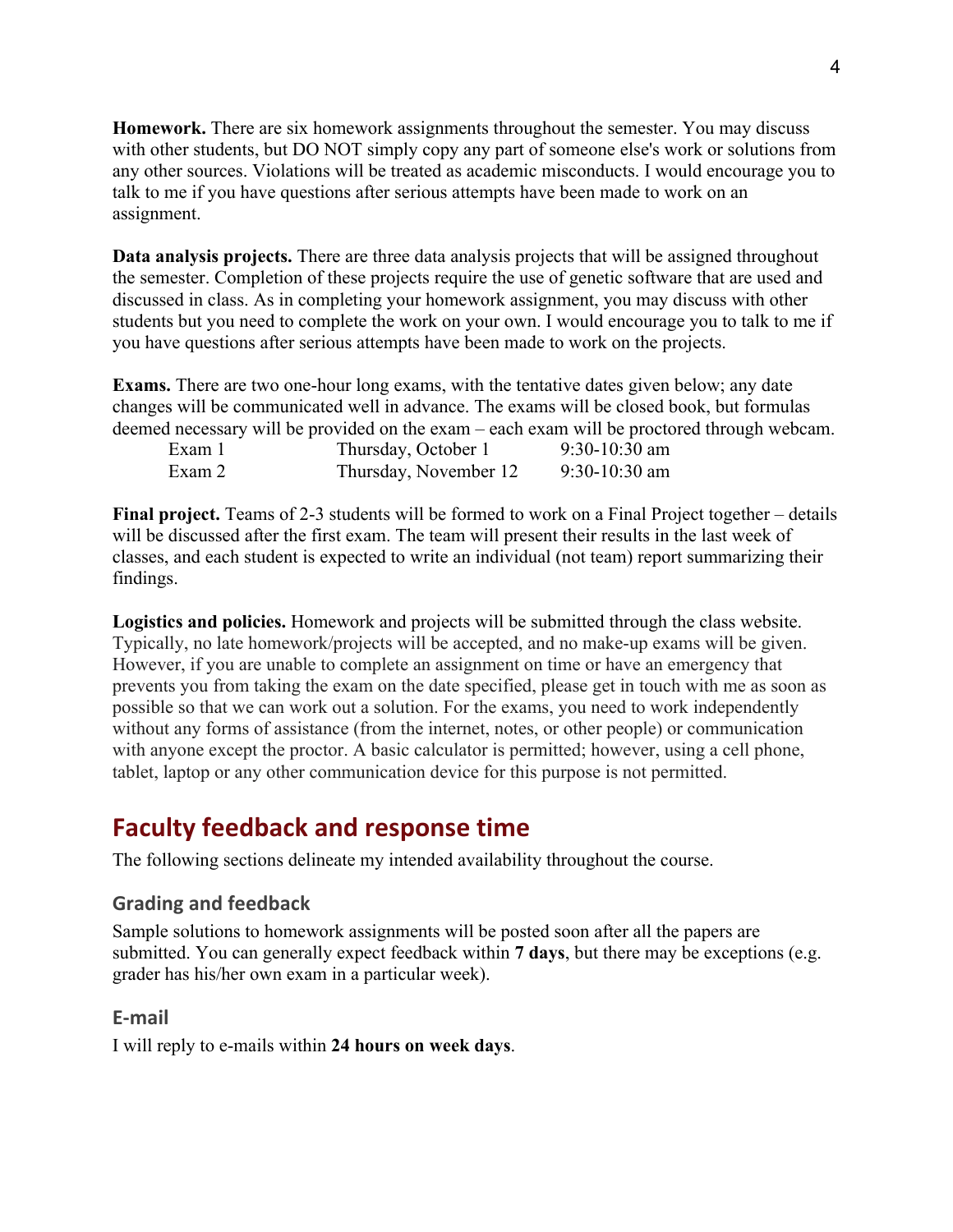# **Attendance, participation, and discussions**

### **Student participation requirements**

For lectures that are delivered synchronously, you are encouraged to join the live lectures and participate in discussions. If you have to miss a live lecture, you are responsible for learning the materials discussed in the recorded lectures, and you may ask questions during virtual office hours. You are also expected to participate in discussion forums.

## **Discussion and communication guidelines**

The following are my expectations for how we should communicate as a class. Above all, please remember to be respectful and thoughtful.

- **Writing style**: While there is no need to participate in class discussions as if you were writing a research paper, you should not use text lingo.
- **Tone and civility**: We need to strive to create a supportive learning community where everyone feels safe and people can disagree amicably. Remember that sarcasm doesn't always come across online.
- **Citing your sources**: When we have academic discussions, please cite your sources to back up what you say. (For the textbook or other course materials, list at least the title and page numbers. For online sources, include a link.)
- **Backing up your work**: Consider composing your academic posts in a word processor, where you can save your work, and then copying into the Carmen discussion.

# **Other course policies**

## **Health and safety**

The Ohio State University Wexner Medical Center's Cornavirus Outbreak site (https://wexnermedical.osu.edu/features/coronavirus) includes the latest information about COVID-19 as well as guidance for students, faculty and staff. Guidelines and requirements for campus safety from the University's COVID-19 Transition Task Force were published on July 1 on the Safe and Healthy website (https://safeandhealthy.osu.edu).

## **Potential disruptions to instruction**

• If the instructor is unable to be present in person because of positive diagnosis, symptoms, or quarantine following contact tracing, a new instructor will be assigned to the course. Details will be given on the course website.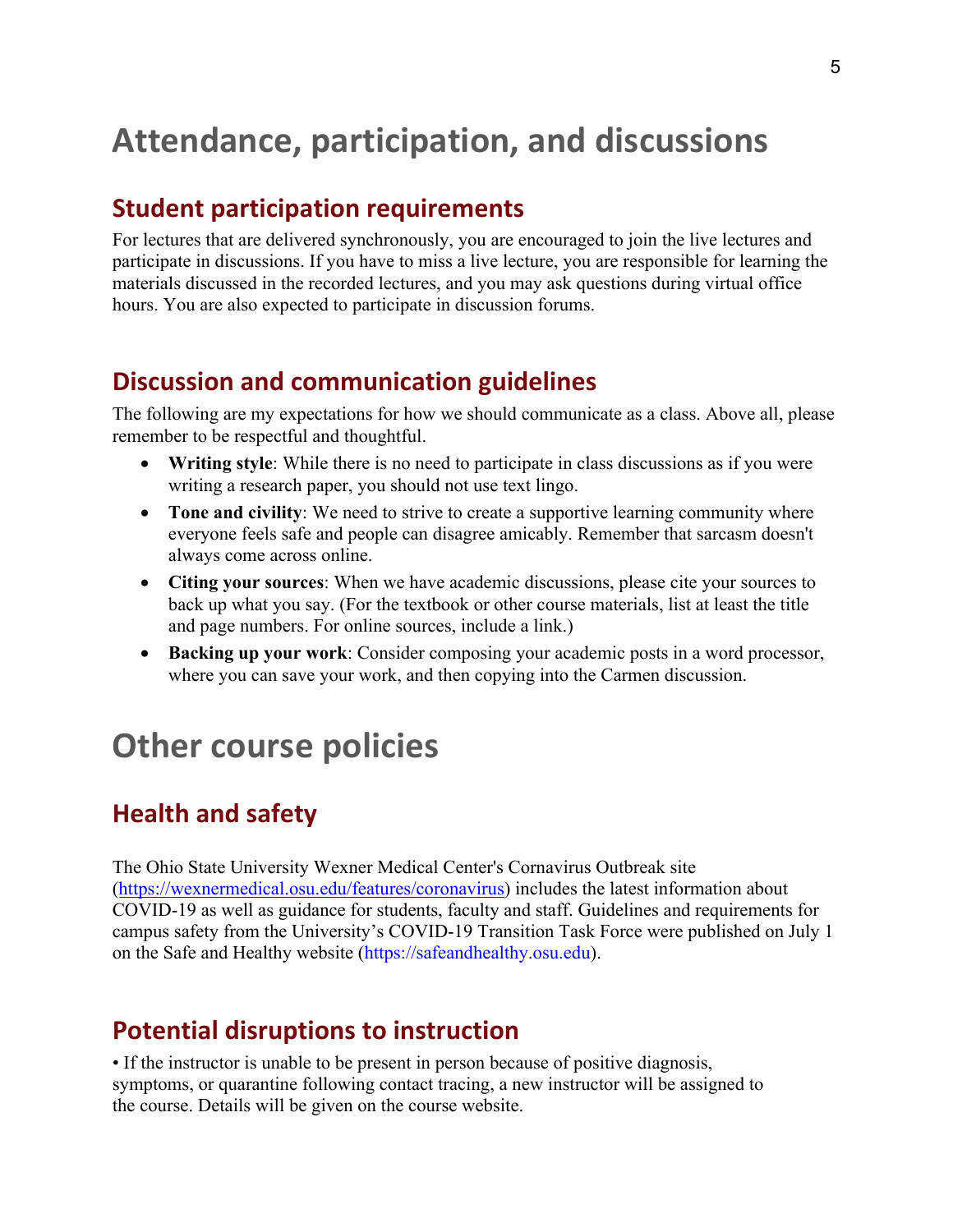### **Student academic services**

Student academic services on the OSU main campus: http://advising.osu.edu/welcome.shtml.

### **Student support services**

Student support services offered on the OSU main campus: http://ssc.osu.edu.

## **Academic integrity policy**

- **Reusing past work**: In general, you are prohibited in university courses from turning in work from a past class to your current class, even if you modify it. If you want to build on past research or revisit a topic you've explored in previous courses, please discuss the situation with me.
- **Falsifying research or results**: All research you will conduct in this course is intended to be a learning experience; you should never feel tempted to make your results or your library research look more successful than it was.
- **Collaboration and informal peer-review**: While study groups are encouraged, remember that copying solutions from another student or from any other sources is not permitted. If you're unsure about a particular situation, please feel free just to ask ahead of time.

**Group projects**: This course includes a group project, which provides you the opportunity to formally collaborate with your colleagues. Please work on your group project at a distance, not in person. Each student needs to write up their report separately and individually. No part of the report can be copied from that of another student.

#### **Ohio State's academic integrity policy**

It is the responsibility of the Committee on Academic Misconduct to investigate or establish procedures for the investigation of all reported cases of student academic misconduct. The term "academic misconduct" includes all forms of student academic misconduct wherever committed and illustrated by, but not limited to, cases of plagiarism and dishonest practices in connection with examinations. Instructors shall report all instances of alleged academic misconduct to the committee (Faculty Rule 3335-5-487). For additional information, see the Code of Student Conduct http://studentlife.osu.edu/csc/.

# **Copyright disclaimer**

The materials used in connection with this course may be subject to copyright protection and are only for the use of students officially enrolled in the course for the educational purposes associated with the course. Copyright law must be considered before copying, retaining, or disseminating materials outside of the course.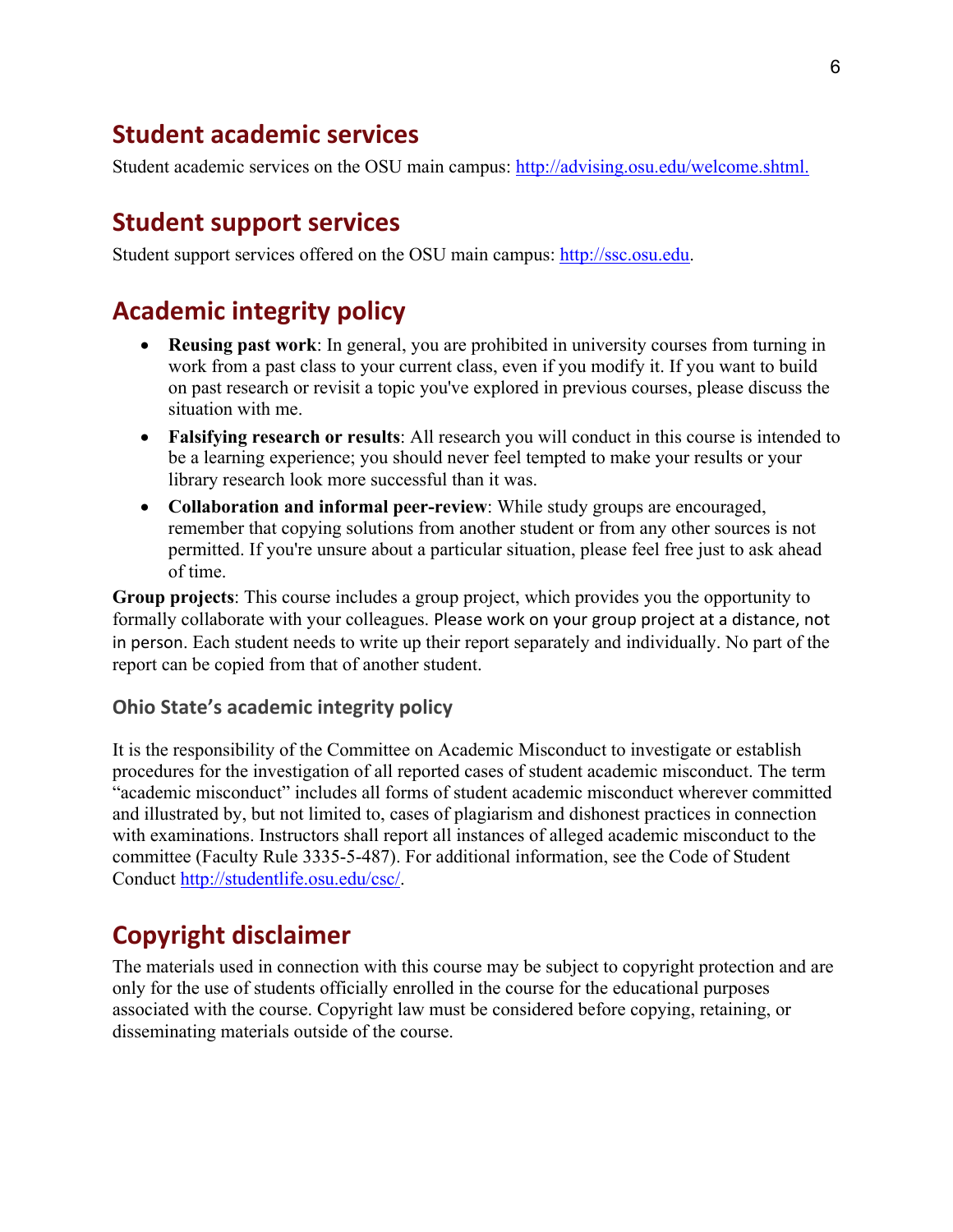### **Statement on title IX**

Title IX makes it clear that violence and harassment based on sex and gender are Civil Rights offenses subject to the same kinds of accountability and the same kinds of support applied to offenses against other protected categories (e.g., race). If you or someone you know has been sexually harassed or assaulted, you may find the appropriate resources at http://titleix.osu.edu or by contacting the Ohio State Title IX Coordinator, Kellie Brennan, at titleix@osu.edu

#### **Accessibility accommodations for students with disabilities**

The University strives to make all learning experiences as accessible as possible. If you anticipate or experience academic barriers based on your disability (including mental health, chronic or temporary medical conditions), please let me know immediately so that we can privately discuss options. To establish reasonable accommodations, I may request that you register with Student Life Disability Services. After registration, make arrangements with me as soon as possible to discuss your accommodations so that they may be implemented in a timely fashion. SLDS contact information: slds@osu.edu; 614-292-3307; slds.osu.edu; 098 Baker Hall, 113 W. 12th Avenue.

#### **Accessibility of course technology**

This online course requires use of Carmen (Ohio State's learning management system) and other online communication and multimedia tools. If you need additional services to use the following list of technologies, please request accommodations with your instructor.

- Carmen (Canvas) accessibility
- Streaming audio and video
- Synchronous course tools

## **Your mental health**

As a student you may experience a range of issues that can cause barriers to learning, such as strained relationships, increased anxiety, alcohol/drug problems, feeling down, difficulty concentrating and/or lack of motivation. These mental health concerns or stressful events may lead to diminished academic performance or reduce a student's ability to participate in daily activities. The Ohio State University offers services to assist you with addressing these and other concerns you may be experiencing. If you or someone you know are suffering from any of the aforementioned conditions, you can learn more about the broad range of confidential mental health services available on campus via the Office of Student Life's Counseling and Consultation Service (CCS) by visiting ccs.osu.edu or calling 614- 292-5766. CCS is located on the 4th Floor of the Younkin Success Center and 10th Floor of Lincoln Tower. You can reach an on call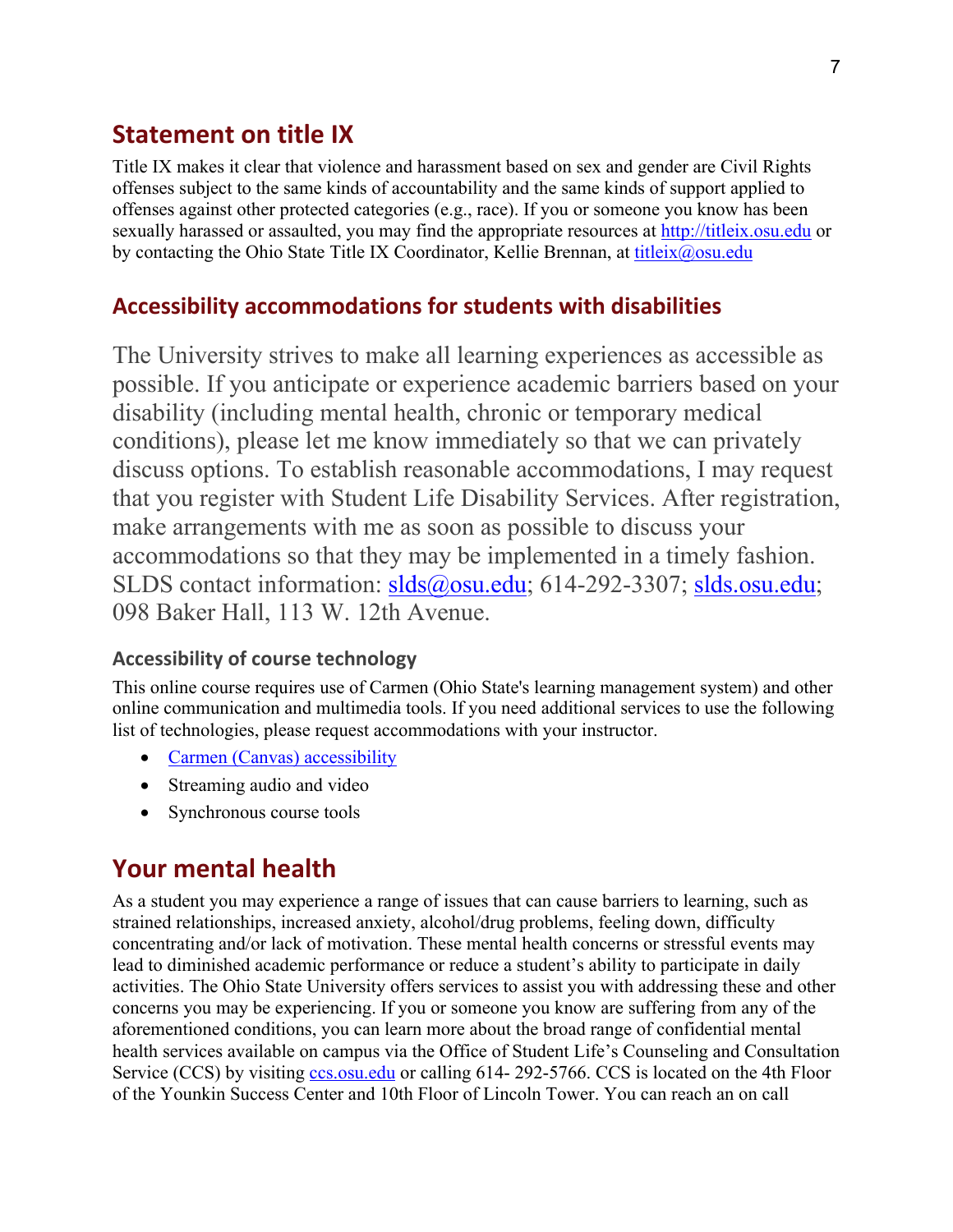counselor when CCS is closed at 614-292-5766 and 24 hour emergency help is also available through the 24/7 National Suicide Prevention Hotline at 1-800-273- TALK or at suicidepreventionlifeline.org